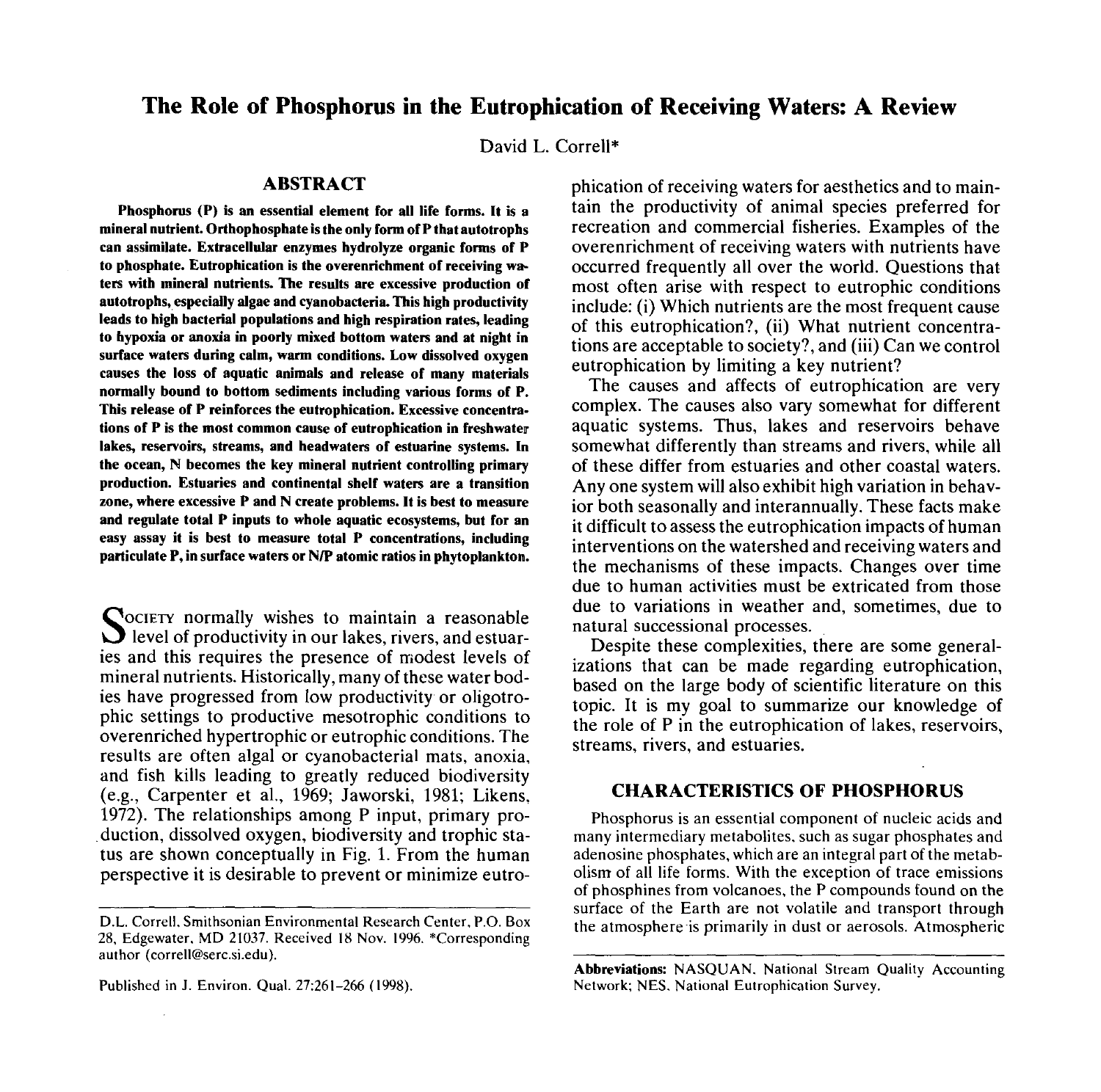



flux rates are slow compared with those in surface waters (Hutchinson, 1957). With few exceptions surface waters receive most of their P in surface flows rather than in groundwater, since phosphates bind to most soils and sediments. The exceptions are where watersheds are of volcanic origin or where soils are water-logged and anoxic.

Phosphorus only occurs in the pentavalent form in aquatic systems. Examples are orthophosphate, pyrophosphate, longer-chain polyphosphates, organic phosphate esters and phosphodiesters, and organic phosphonates. Phosphorus is delivered to aquatic systems as a mixture of dissolved and particulate inputs, each of which is a complex mixture of these different molecular forms of pentavalent P.

However, P is a very dynamic, biologically active element. After these P inputs arrive in a receiving water, the particulates may release phosphate and organic phosphates to solution in the water column and various P compounds may be chemically or enzymatically hydrolyzed to orthophosphate, which is the only form of P that can be assimilated by bacteria, algae, and plants. Particulates may be deposited in the bottom sediments, where microbial communities gradually use many of the organic constituents of the sediments, ultimately releasing much of their P contents back to the water column as orthophosphate (Fig. 2). Hence, one should not assume that particulate P or dissolved organic P are inert in these aquatic systems because under appropriate conditions these forms of P can be converted to dissolved orthophosphate.

Once delivered to a lake, reservoir, or estuary, P is usually retained fairly efficiently by a combination of biological assimilation and the deposition of sediments and biota to the bottom sediments (Fig. 2). This efficient trapping of  $P$  inputs makes these systems sensitive to pollution with excessive amounts



Fig. 2. Phosphorus cycle **diagram.**

of P. If the system is oligotrophic (low primary production), the bottom waters will remain oxygenated throughout the year and most of this P will be stored in the bottom sediments. However, in eutrophic systems (excessive primary production), bottom waters often become anoxic during the growing season and even shallow waters may become diurnally anoxic overnight during warm, windless weather. When these conditions occur, much of this P in bottom sediments is released and diffuses back into the water column.

## **EVIDENCE OF THE KEY ROLE OF PHOSPHORUS**

Over time ecologists developed the concept that plant and bacterial growth in an aquatic system would ultimately become limited by the availability of an essential element. This would then constitute the limiting nutrient for that system at that time, and inputs of that nutrient could be managed to limit eutrophication. The term limiting nutrient has been used in somewhat different ways, sometimes meaning limiting the growth of the present population, sometimes the limitation of growth over time with species composition changes, sometimes limiting the ultimate primary or net production of an ecosystem (Howarth, 1988). Here I mean the ultimate limitation of ecosystem primary production.

The diatom *Cyclotella nana,* grown in P-limited chemostats could only reach biomass atomic ratios of C to P of 480 and N to P of 35 (Fuhs et al., 1972). This diatom had reached its limits of growth with the available P. In a series of bioassays of lake waters from the Great Lakes region of the USA using the Provisional Algal Assay Procedure (USDA, 1969), *Selenastrum capricornutum* cell number was found most often to respond to the addition of phosphate, rather than N (Maloney et al., 1972), indicating that most of these lake waters contained limiting concentrations of P. Mesocosm experiments in which 320 L of Minnesota or Oregon lake water were enclosed in clear plastic bags and then enriched with various nutrients, found that P was the primary controlling nutrient when positive responses were found (Powers et al., 1972). Mesocosm experiments in which 1000 to 4000 L of water from Lake Michigan were enclosed in clear plastic bags found that when P was added, silica was reduced to levels that limited algal growth but N was not (Schelske and Stoermer, 1972). They concluded that P was the limiting nutrient in Lake Michigan, but that silica was becoming limiting for diatoms.

Somewhat later, Lean and co-workers introduced the concept of an "index of P deficiency" (Lean and Nalewajko, 1979; Lean and Pick, 1981). They used radioactive tracers to measure the turnover times of dissolved orthophosphate in lake surface waters. High turnover rates (short turnover times) indicated more P limitation. This was further developed by measuring the ratio of C fixation to phosphate uptake under various conditions. Atomic ratios of C fixation to phosphate uptake varied from 1.2 to 206 depending on the degree of P deficiency prior to the measurement. If the algae had previously been highly P limited, they would fix a higher amount of C per P fixed.

A more direct measure of the key importance of P in lake eutrophication was the work at the Experimental Lakes research area in northwestern Ontario. Whole lakes were enriched with P for a period of years. These P-enriched lakes used atmospheric N and C for algal production and this resulted in significant increases in ecosystem primary production. Phosphorus additions triggered undesirable cyanobacterial blooms unless N was also added. However, if  $\check{C}$  or N were added, in the absence of P enrichment the effects were minor (Schindler, 1974, 1975, 1977). In another "whole lake" experiment, Lake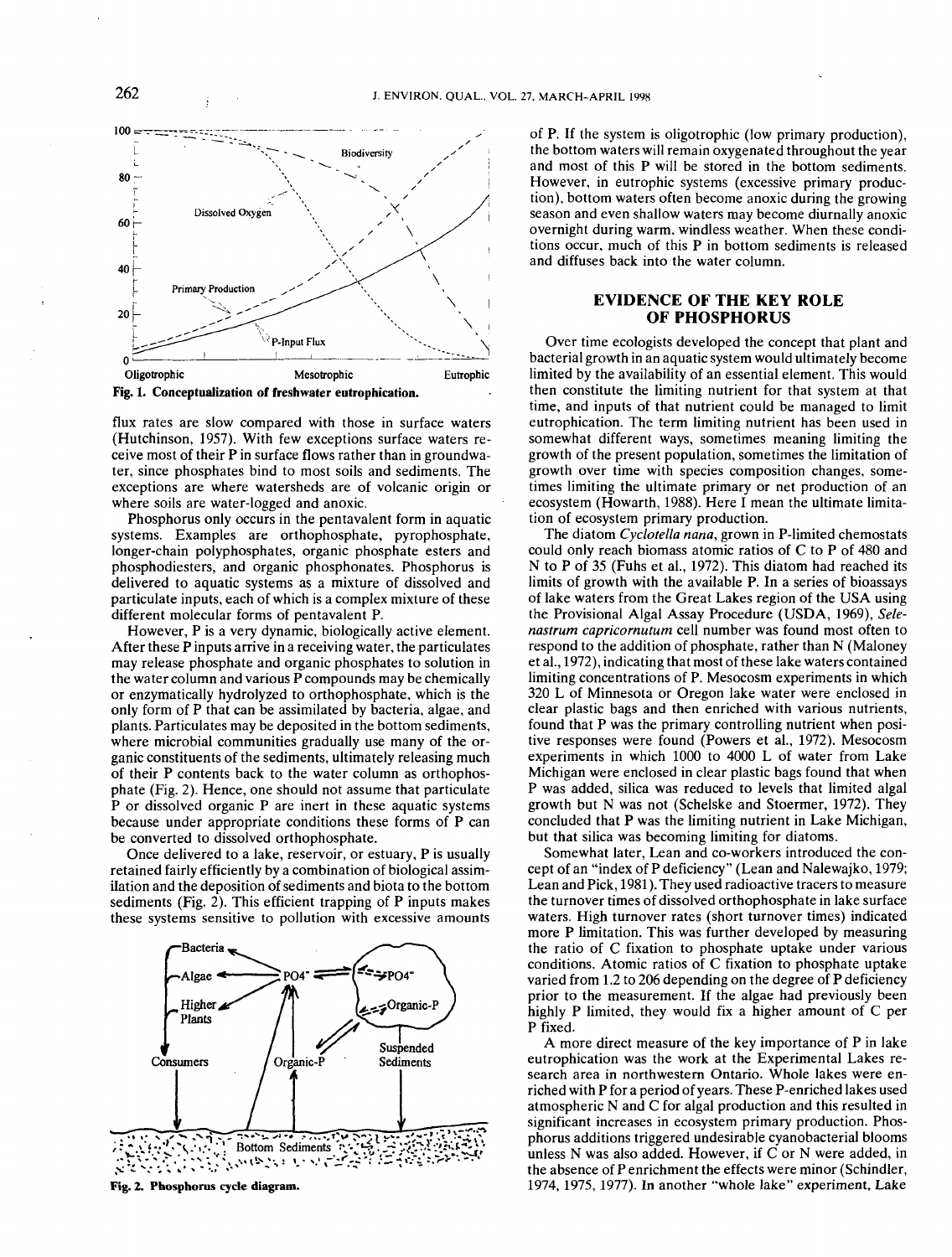Washington near Seattle, WA, had been heavily loaded with nutrients in sewage ouffalls for many years and had become severely eutrophic. Then, in 1963 the sewage effluent was diverted away from the lake. By 1969, chlorophyll in the summer and phosphate in the winter had declined to only 28% of previous years, but nitrate declined by only 10 to 20%. Lake Washington returned to a mesotrophic status. This was interpreted to mean that P was the key limiting nutrient (Edmondson, 1970). Another example is Lake Erie that began experiencing dissolved oxygen depletion due to eutrophication. In 1968, its annual P input was estimated to be 20 000 t and surface waters had an average of 22  $\mu$ g of total P/L. By 1982, improved wastewater treatment had reduced annual P inputs to 11 000 t and surface waters averaged only 12  $\mu$ g of total P/L (Boyce et al., 1987).

Many years of research on the effects of nutrient additionson lake productivity have led to a simple model that related algal biomass (Cl<sub>a</sub> in mg/m<sup>3</sup>) to total P input rates (L<sub>p</sub> in g/m<sup>2</sup>)  $d^{-1}$ ), mean water depth (z in m), and outflow per unit of lake surface area (Q<sub>s</sub> in m/acre); Cl<sub>a</sub> =  $(L_p/Q_s)/[1 + (z/Q_s)^{0.5}]$ (Vollenweider, 1976). This model fit the data from most the lakes and reservoirs that had been studied in the world and accurately predicted trophic status based only on input rates of one nutrient (P). This was very strong support for the importance of P in the eutrophication of lakes. The Vollenweider model is still widely used by lake water quality managers, partly because of its simplicity. More sophisticated models often require more data than is available for a given lake.

If we accept that P is usually the limiting nutrient in lakes, the next question is what is the relationship between P enrichment and primary productivity. Prairie et al. (1989) analyzed data from 133 lakes for overall chlorophyll a relationships with total N and total P in the surface waters. The 133 lakes were selected from a larger set so that there was an even distribution of lakes that had ratios of total N to total P in surface waters, which varied from about 5 to 75. The LOWESS (a locally weighted regression) best fits for chlorophyll a concentrations in the various lakes were different functions for total P and total N. LOWESS regression slopes and intercepts shifted with changing N/P atomic ratios with slopes maximized and intercepts minimized at an N/P ratio of 22. Similar analyses for data from 1041 lakes, not selected for N/P ratios, found that the log of chlorophyll a vs. log of summer total P concentrations in surface waters was a sigmoid relationship that tended to flatten out at very high P concentrations (McCauley et al., 1989), rather than-the linear one often assumed in the literature. It is apparent, therefore, that if a lake is already highly enriched with P, then adding more will have little effect, while adding N will bring about major additional eutrophication (e.g., Elser et al., 1990).

Thus, for lakes it seems quite clear that P is the nutrient most likely to be potentially limiting. But can we make the same statement about streams and rivers, reservoirs, or estuaries and coastal waters? Certainly, for estuaries and coastal waters the situation with respect to P-limitation of primary production is different. One of the first papers to conclude that there is a shift from P to N limitation as we move from fresh water to coastal waters was Ryther and Dunstan (1971). Their view has become widely accepted (e.g., review by Nixon, 1981). However, Hecky and Kilham (1988) have challenged the basis for this conclusion. They felt that the generality and severity of N limitation in the oceans had not been rigorously established. Most scientists have put their efforts into determining why this apparent shift from P limitation to N limitation occurs. Some of the more obvious reasons are the widely observed more efficient recycling of P in estuaries, the high losses of fixed N to the atmosphere due to denitrification in

coastal waters (Nixon, 1981), and the role of sulfate in recycling P in coastal sediments (Caraco et al., 1989). They found that a strong positive correlation existed between primary production and sulfate concentration in lakes and estuaries. The increases in primary production with increased sulfate concentrate had a higher slope in systems with anaerobic sediments, such as most estuaries. Under these conditions some of the sulfate is reduced to sulfides, which might bind the ferrous ions that are also produced in anaerobic sediments, preventing the ferrous ions from diffusing to the sediment/water column interface. In less reduced sediments a layer of oxidized sediments at the surface of the bottom sediments, coated with ferric hydroxide, is believed to form a barrier that traps diffusing phosphate before it can reach the overlying water column. Regenerated phosphate is sufficient in Delaware Bay to supply almost all of the plankton P demand except during the spring bloom (Lebo and Sharp, 1992). Estuaries, especially at their upstream ends, are transition zones. Sometimes they are P limited in the spring, and N limited in the summer and fall (Fisher et al., 1992; Lee et al., 1996).

If lakes are primarily  $P$  limited, the oceans are primarily  $N$ limited, and estuaries are transition zones, how about streams, rivers, and reservoirs? Although they are perhaps the least understood with respect to nutrient limitation, one might reasonably assume that they behave somewhat like lakes. However, unlike many lakes, unless they are highly enriched with nutrients they do not undergo anaerobic periods and thus are unlikely to release high concentrations of phosphate from bottom sediments. If they have long enough retention times, a given.volume of water moving downstream in a large river should behave much as though it were surface water in a lake or reservoir. Some differences include the "spiraling" of P down the channel (Newbold et al., 1981; Elwood et al., 1983). This is the result of uptake of P by attached bacteria and algae (periphyton) and vascular plants and the binding of compounds in bottom sediments. When these P compounds are released back into the water column, either from bottom sediments or attached biota, they move further down stream, before becoming attached again as the P is cycled among the system components. Each such P movement downstream in the water column is referred to as a "spiral." One of the earliest experimental studies of P limitation in streams involved continuous addition for 8 d of diammonium phosphate to a stream in Michigan (D.L.Correll. 1958. Alteration of the productivity of a trout stream by the addition of phosphate. M.S. thesis. Michigan State University). This resulted in an increase from  $<$ 8 µg total P/L to about 70 µg total P/L immediately downstream. Increased P concentrations were observed for 4 km downstream and periphyton concentrations on artificial substrates increased threefold. Stream water was diverted from a stream in British Columbia to a series of wooden troughs (Stockner and Shortreed, 1978). One was enriched with phosphate, one with nitrate, and one with both. Background dissolved phosphate was  $3 \mu g$  P/L and the treatment raised this to 9  $\mu$ g P/L. Chlorophyll a in periphyton increased over fourfold in those enriched with P. In Tennessee two reaches of a wooded stream were continuously enriched with 60 and 450  $\mu$ g phosphate P/L for 95 d (Elwood et al., 1981). Background was about 4  $\mu$ g of P/L. The result was increased periphyton chlorophyll, higher rates of decomposition of leaf litter, and increased populations of snails and leaf-shredding macroinvertebrates. When phosphate was continuously added to a stream on the north slope of Alaska to increase the concentration in the stream by  $10 \mu g$  total P/L (Peterson et al., 1985), periphyton chlorophyll increased for 10 km downstream and the stream shifted from a heterotrophic to an autotrophic system. Effects ramified to increased bacterial activity and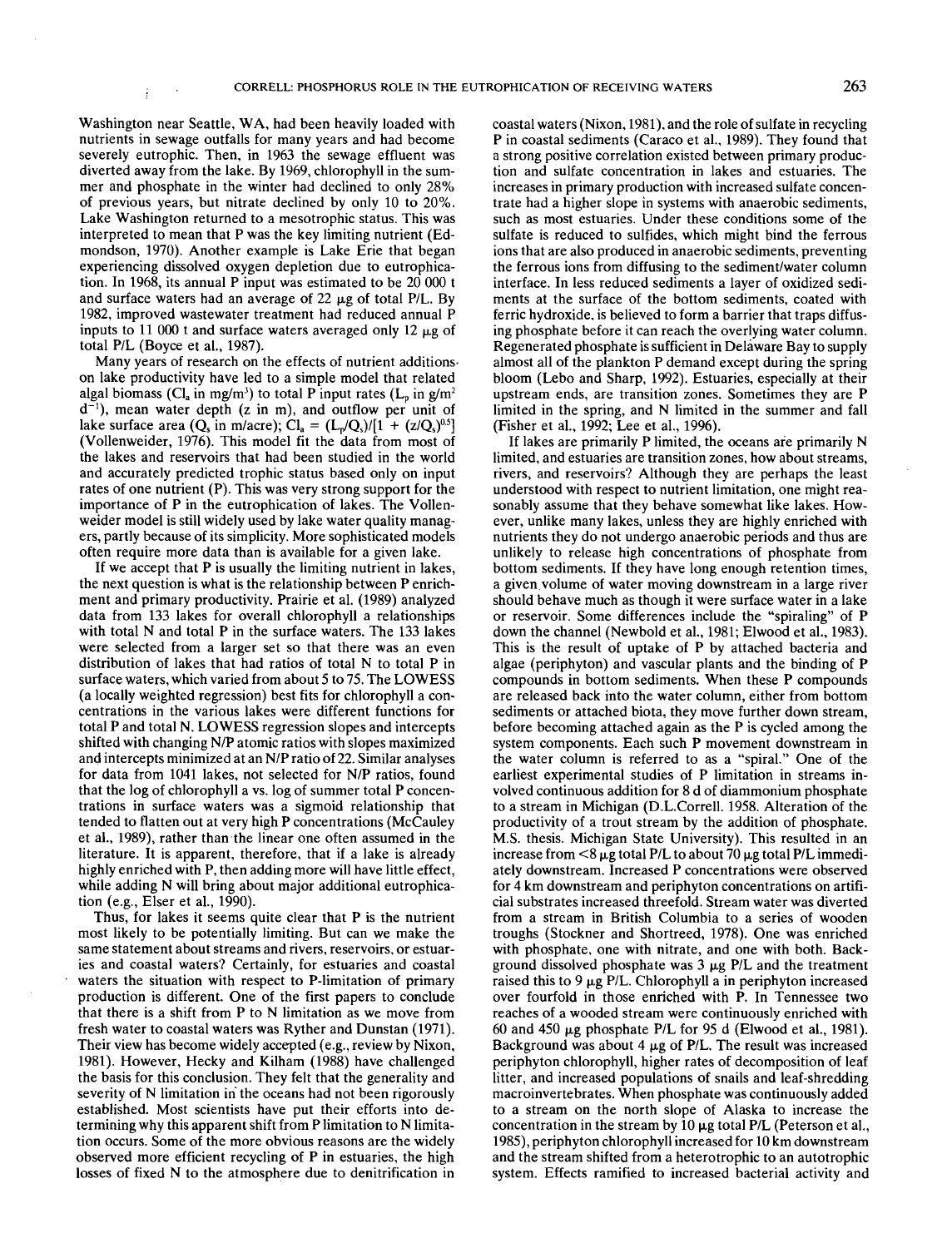increases in the mean size of aquatic insects. These studies, although less numerous than was the case for lakes, strongly indicate that P is also a key element controlling productivity of streams and rivers.

Are streams and rivers in the USA often highly polluted with P? The answer is yes. A trend analysis of 381 riverine sites in the USA from 1974 to 1981 (Smith et al., 1987) found that the average total P concentration was 130  $\mu$ g P/L, much higher than the levels attained in most of the fertilization experiments discussed above. Are these rivers improving with respect to P concentrations? Fifty of these sites, mostly in the Great Lakes and upper Mississippi drainages, had declines in P concentrations at 8.1% per year, mostly due to point source controls. Forty-three sites had increases at 7.4% per year, mostly due to increased diffuse sources of P.

An interesting study by Soballe and Kimmel (1987) analyzed data from 345 streams from the National Stream Quality Accounting Network (NASOUAN) and 812 lakes and reservoirs from the National Eutrophication Survey (NES). A canonical discriminant analysis of algal cell abundance and nutrient status found that natural lakes and rivers formed end member populations, while reservoirs were intermediate and overlapping. Multiple regressions of algal cell abundance vs. total P concentrations were significant, but different for all three categories of receiving water. Statistical models for each of the three types of water found that residence time, water depth, and water clarity were all important factors ( $r = 0.7$ . 0.6, and  $-0.4$ , respectively). Algal abundance per unit of P increased from rivers to reservoirs to natural lakes. Thus, the effects of P additions were most pronounced in lakes, primarily due to the long residence times typical of most lakes.

#### **THE REDFIELD RATIO CONCEPT**

A series of studies of laboratory cultures of algae and natural marine phytoplankton populations from the 1930s to the 1950s (Redfield, 1958) led to a concept that algae, under reasonably good growth conditions, will have an elemental composition with relatively defined atomic ratios. These ratios have become known as the Redfield ratios. For N to P this ratio is about 15 to 16:1.

Natural systems in which the atomic ratio of other elements to P is greater than the Redfield ratio are often assumed to be systems in which algal growth or biomass is ultimately limited by P or at least that algal growth rates in such systems will be greatly reduced. It is well to be aware, however, that these Redfield ratios are approximations and that the assumptions implied are complex and not necessarily universally applicable. Thus, a pure culture of an alga growing in a constant and saturating supply of nutrients will vary its P content per biomass fourfold depending only upon what stage of the algal cell division cycle is present (Correll and Tolbert, 1962). Also. the ratio of  $N$  to  $P$  in algae can vary approximately twofold due only to variation in either light intensity or light quality (Wynne and Rhee, 1986). The N/P ratio of algal cultures stationary growth phase varied from 5 to about 20 under N or P limitation, respectively (Terry et al., 1985). The optimum ratio of N/P of seven algal species averaged 17, but ranged from 7 to 30 (Rhee and Gotham, 1980). Laboratory cultures have also been shown to have approximately the Redfield ratio of N/P when their growth is light limited (Tett et al.. 1985) and phytoplankton are often light limited in productive estuaries like Chesapeake Bay (Gallegos et al., 1990). Likewise, fourfold shifts in N/P ratios were shown to be due to changing only temperature or light (Jahnke et al., 1986) and N/P ratios varied threefold between algal species when all other variables were held constant (Wynne and Rhee. 1986). Algal cultures subjected to P deficiency shift from N/P ratios of about 15 to about 100, then upon exposure to phosphate shift to ratios of <10 (Sakshaug and Holm-Hansen, 1977). Algal cultures that had been deprived of adequate P also exhibited a 26-fold increase in cellular P contents (primarily as polyphosphates) within 1 h of exposure to phosphate (Sicko-Goad and Jensen. 1976). These are examples of the phosphate "overplus phenomenon.'" Algae that have been severely limited by P deficiency for some time become physiologically poised to assimilate phosphate efficiently. If they are then exposed to a phosphate supply the algae take up unusually large amounts per cell. As the algal cell population begins to multiply, the P content per cell returns to a more normal level. Thus, one must indeed be very cautious in using the Redfield ratios. Nevertheless. the atomic ratios of nutrients in algal cells and in the water are often useful clues when attempting to understand algal-nutrient interactions and are often the only tool available (Hecky and Kilham, 1988). A good rule of thumb is not to attempt to use the Redfield ratio concept when dealing with algal populations exposed to significant changes in concentrations of available N or P in the last day or two, or with populations whose growth rates are light limited.

What the limiting nutrient concept, with respect to P, really means is that algal cells have an absolute requirement for a minimum amount of P per cell. This idea was first published by Droop (1974) and further developed into what is now called the Droop Model (Droop, 1977; Sakshaug and Holm-Hansen, 1977; Goldman et al., 1979; Wynne and Rhee, 1986). These studies have found that under P-limiting conditions, algal growth rates (cell division rates) are proportional to their P-content per cell.

#### **THE PHOSPHATE BUFFER**

It has often been claimed or assumed that particulate P inputs to receiving waters have relatively little effect on algal growth (e.g., Sonzogni et al., 1982), but this is not true. It has been widely observed that the patterns of dissolved orthophosphate concentrations in receiving waters can only be explained if dynamic interactions with both suspended particulate P and bottom sediments are taken into consideration (Hutchinson, 1957; Edmond et al., 1981; Boynton and Kemp. 1985: Jordan et al., 1991). For suspended sediments these dynamic equilibria between particulate and dissolved P became known as the phosphate buffer mechanism (Carritt and Goodgal, 1954; Froelich, 1988). Kinetically, there are two populations of particulate P, rapidly and slowly equilibrating populations. The rapid population equilibrates within a few minutes, while the slower population takes a few days. The rapid reaction is believed to be due to reactions at the surface of particulates, while the slow reaction involves solid-state diffusion within the particulates. When a river bearing suspended sediments discharges into a lake or estuary, the particulate P in the suspended sediments begins to re-equilibrate with the receiving water's dissolved P. If the concentration of dissolved P is low, P is released from the suspended sediments and vice versa.

Once the particulates have settled to the bottom of the receiving water the situation becomes more complex. Biological activity gradually mineralizes organic P and releases P into the pore water surrounding the particles in the bottom sediments. This dissolved P may diffuse into the overlying water, but the phosphate may become bound to the surfaces of particulates before it can reach this overlying water. Binding to aluminum and ferric hydroxides is particularly strong. If the pore water becomes anoxic, due to respiratory activity in the sediments, the ferric ions are reduced to ferrous and binding is weakened, allowing phosphate to diffuse more freely (Chen et al., 1973: Crosby et al.. 1984: Hutchinson. 1957: Wauchope and McDowell. 1984). Thus. the exchange of P between the water column and bottom sediments often occurs at differ-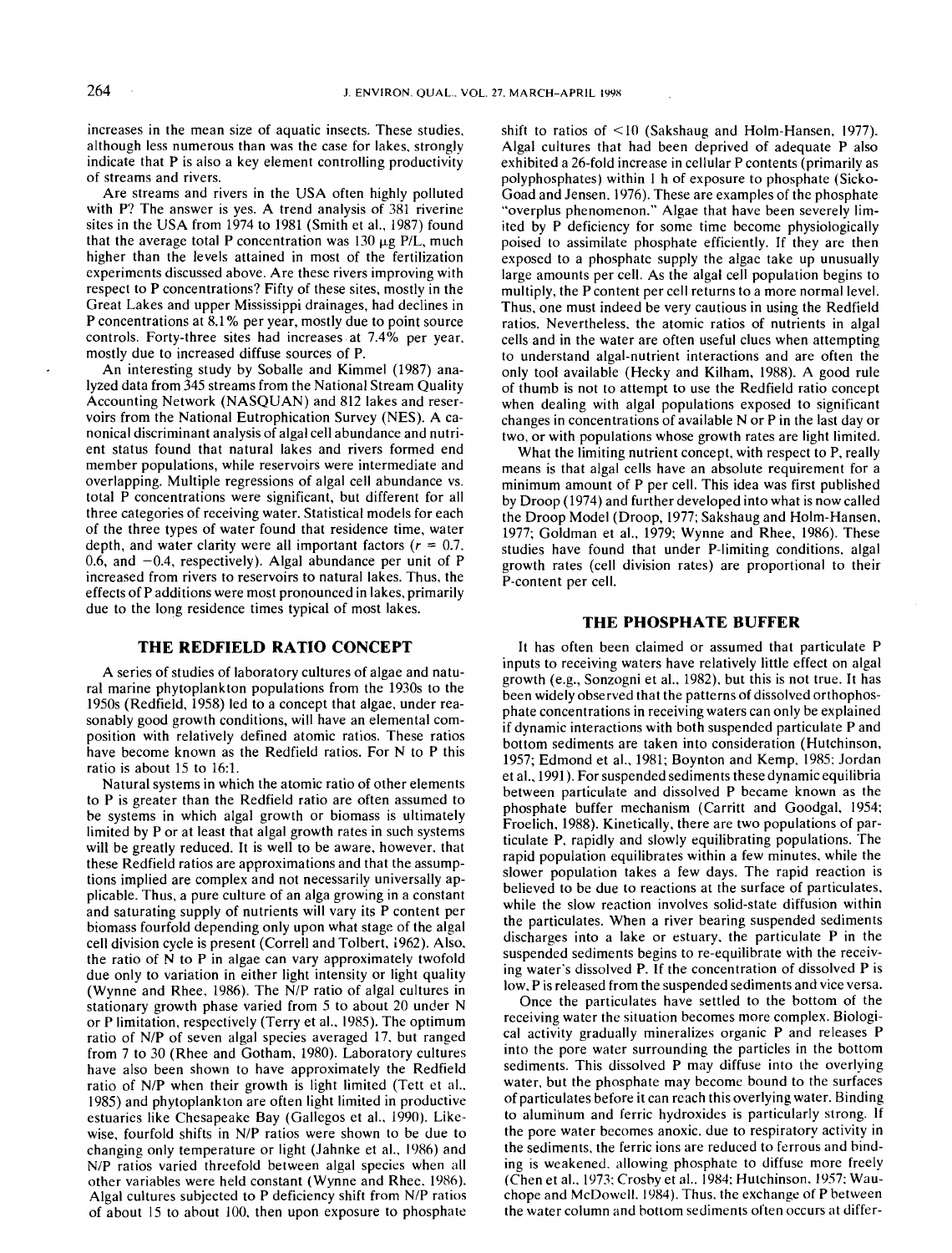ent rates seasonally or may only occur during such events as the spring turnover of lakes.

## **WHAT CONCENTRATION OF PHOSPHORUS IS ACCEPTABLE?**

As discussed above, the response of lakes to P can be predicted with the Vollenweider model from the rates of total P input to the lake. However, it is often desireable to predict whether a system will have excessive productivity based on water column concentrations of P. For one thing, it is a lot easier to measure concentrations in the water than fluxes into a system. If we elect to use this approach to assessing eutrophication status, it is important to measure total P (including paniculate P) in the surface waters. Dissolved orthophosphate in eutrophic surface waters is often turning over every few minutes (e.g., Correll et a!., 1975). In such cases, the turnover rate of the available phosphate is so rapid, that the pool size is often misleading. Thus, total P is usually more meaningful. For example, in Chesapeake Bay during a period of increasing eutrophication in the 1970s, total P in surface waters during the summer and fall increased in a period of 8 yr from 20 to 50  $\mu$ g/L to 150 to 200  $\mu$ g/L, but dissolved orthophosphate-P was only 5 to 8  $\mu$ g/L and hardly changed at all (Correll, 1981). If one had only monitored dissolved phosphate concentration, no change would have been apparent. In a laboratory study of 11 species of freshwater algae the concentration of phosphate-P needed to maintain equilibrium algal growth rates varied from  $0.003$  to  $0.8 \mu g/L$  (Grover, 1989). If phosphate-P levels were maintained at 15  $\mu$ g/L in mesocosms of Lake Michigan plankton, chlorophyll concentration increases and photosynthetic C fixation were maximized. Phosphate-P levels of 5  $\mu$ g/L had almost as great an effect in these mesocosms (Shelske et al., 1974). These studies all lead one to believe that a pool size of a few micrograms per liter of phosphate-P is sufficient to saturate algal growth in most systems. However, the recycling rate must be sufficient to maintain this pool size. This fact makes monitoring of dissolved phosphate a technique of limited value, if the goal is to measure eutrophication potentials. A study by Morris and Lewis (1988) compared nine nutrient limitation indices for eight mountain lakes in Colorado. They conducted microcosm nutrient enrichments in situ in 10-L bottles to assess the actual nutrient limitations. They found that the ratio of dissolved inorganic N to total P was the best predictor of chlorophyll responses in the mesocosms followed by paniculate N to particulate P ratios. Some investigators now use a combination of tests to infer whether P or N is most limiting. For example, Fisher et al. (1992) used phosphate and ammonium turnover times, alkaline phosphatase activity, nutrient enrichment bioassays, and ratios of dissolved total N to total P in studies of Chesapeake Bay. It is best to measure P inputs to the whole system, but for an easy assay it is best to measure total P concentrations in surface waters or N/P ratios in phytoplankton.

What concentration of total P is acceptable? There is no clear, widely accepted answer to this question. Certainly, for most lakes, streams, reservoirs, and estuaries concentrations of 100  $\mu$ g total P/L are unacceptably high and concentrations of 20  $\mu$ g/L are often a problem.

#### **CONCLUSIONS**

Phosphorus plays a unique and important role in the eutrophication of receiving waters, especially lakes, reservoirs, streams, and the upper reaches of estuaries. While N and C can be obtained from the atmosphere, P is transported primarily by surface waters. In most aquatic ecosystems P is naturally present in more limiting amounts than the other essential elements. Human activities often result in large fluxes of P to receiving waters. Since P tends to be retained efficiently in these aquatic systems, this leads to higher primary production, especially in the summer and fall. High primary production, in turn, leads to high rates of decomposition and depletion of dissolved oxygen in bottom waters and surface waters at night in calm weather. These eutrophic conditions can result in fish kills and major shifts in the species composition at all trophic levels (Fig. 1). Lake primary production can be accurately predicted from data on input fluxes of P, but research and data synthesis are needed to establish reasonable standards for total P concentration in various types of receiving waters. Much of the dissolved organic P and particulate P inputs to receiving waters become available to the phytoplankton and bacteria as the result of phosphate buffering equilibria between the particulates and dissolved phases, the action of phosphatases, and biological activity in the bottom sediments. When receiving waters have limiting amounts of P the phytoplankton biomass has N/P atomic ratios significantly above the Redfield ratio of 15 to 16. When  $N$  is limiting the Redfield ratio is much lower. If one needs to assess the P status of a receiving water based only on P concentrations in the water column, it is better to measure the sum of dissolved and particulate total P than to rely on dissolved orthophosphate concentrations.

#### **REFERENCES**

- Boyce, F.M., M.N. Charlton, D. Rathke, C.H. Mortimer, and J. Bennett. 1987. Lake Erie research: Recent results, remaining gaps. J. Great Lakes Res. 13:826-840.
- Boynton, W.R., and W.M. Kemp. 1985. Nutrient regeneration and oxygen consumption by sediments along an estuarine salinity gradient. Mar. Ecol. Prog. Ser. 23:45-55.
- Caraco, N.F., J.J. Cole, and G.E. Likens. 1989. Evidence for sulphatecontrolled phosphorus release from sediments of aquatic systems. Nature (London) 341:316-318.
- Carpenter, J.H., D.W. Pritchard, and R.C. Whaley. 1969. Observations of eutrophication and nutrient cycles in some coastal plain estuaries. p. 210-221. In Eutrophication: Causes, consequences, correctives. Natl. Acad. Sci., Washington, DC.
- Carrit, D.E., and S. Goodgal. 1954. Sorption reactions and some ecological implications. Deep Sea Res. 1:224-243.
- Chen, Y.S.R., J.N. Butler, and W. Stumm. 1973. Kinetic study of phosphate reaction with aluminum oxide and kaolinite. Environ. Sci. Technol. 7:327-332.
- Correll, D.L. 1981. Eutrophication trends in the water quality of the Rhode River (1971–1978). p. 425–435. In B.J. Neilson and L.E. Cronin (ed.) Estuaries and nutrients. Humana Press, Clifton, NJ.
- Correll, D.L., M.A. Faust, and D.J. Severn. 1975. Phosphorus flux and cycling in estuaries. p. 108-135. In L.E. Cronin (ed.) Estuarine research. Vol. 1. Academic Press, New York.
- Correll, D.L., and N.E. Tolbert. 1962. Ribonucleic acid-polyphosphate from algae. I. Isolation and physiology. Plant Physiol. 37:627-636.
- Crosby, S.A., G.E. Millward, E.I Butler, D.R. Turner, and M. Whitfield. 1984. Kinetics of phosphate adsorption by iron hydroxides in aqueous systems. Estuarine Coastal Shelf Sci. 19:257-332.
- Droop, M.R. 1974. The nutrient status of algal cells in continuous culture. J. Mar. Biol. Assoc. 54:825-855.
- Droop, M.R. 1977. An approach to quantitative nutrition of the phytoplankton. J. Protozool. 24:528-531.
- Edmond, J.M., E.A. Boyle, B. Grant, and R.F. Stallard. 1981. The chemical mass balance in the Amazon plume. I: The nutrients. Deep-Sea Res. 28:1339-1374.
- Edmondson, W.T. 1970. Phosphorus, nitrogen, and algae in Lake Washington after diversion of sewage. Science (Washington DC) 169:690-691
- Elser, J.J., E.R. Marzolf, and C.R. Goldman. 1990. Phosphorus and